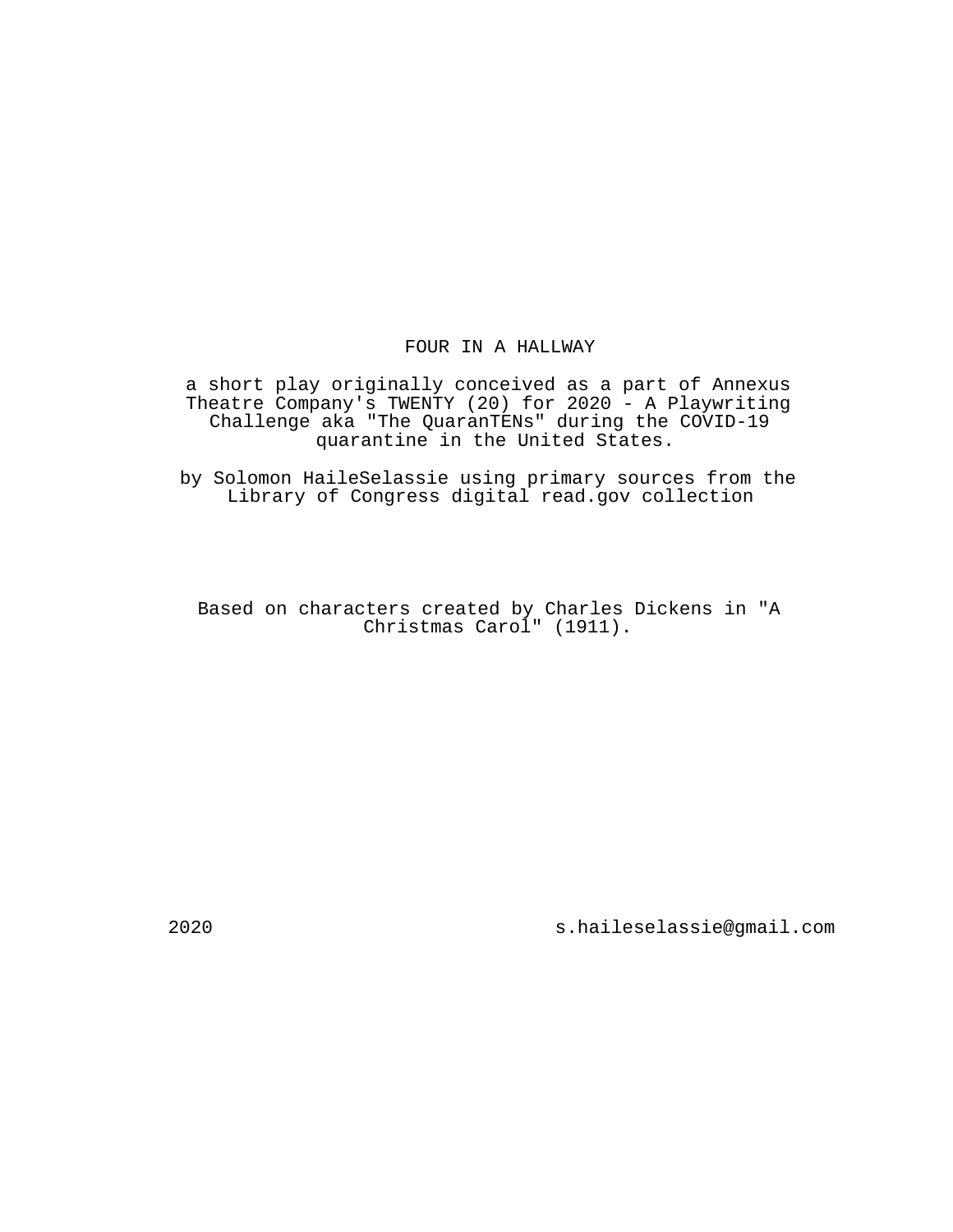Cast of Characters

| PRESENT: | Innocent. ANY RACE and GENDER                                                                               |
|----------|-------------------------------------------------------------------------------------------------------------|
| PAST:    | Frantic like parent. ANY RACE<br>and GENDER                                                                 |
| FUTURE:  | Too cool. ANY RACE and GENDER                                                                               |
| MARLEY:  | Older white male. Or someone<br>putting on the costume of<br>older white male that could<br>be interesting. |
| SCROOGE: | off-stage                                                                                                   |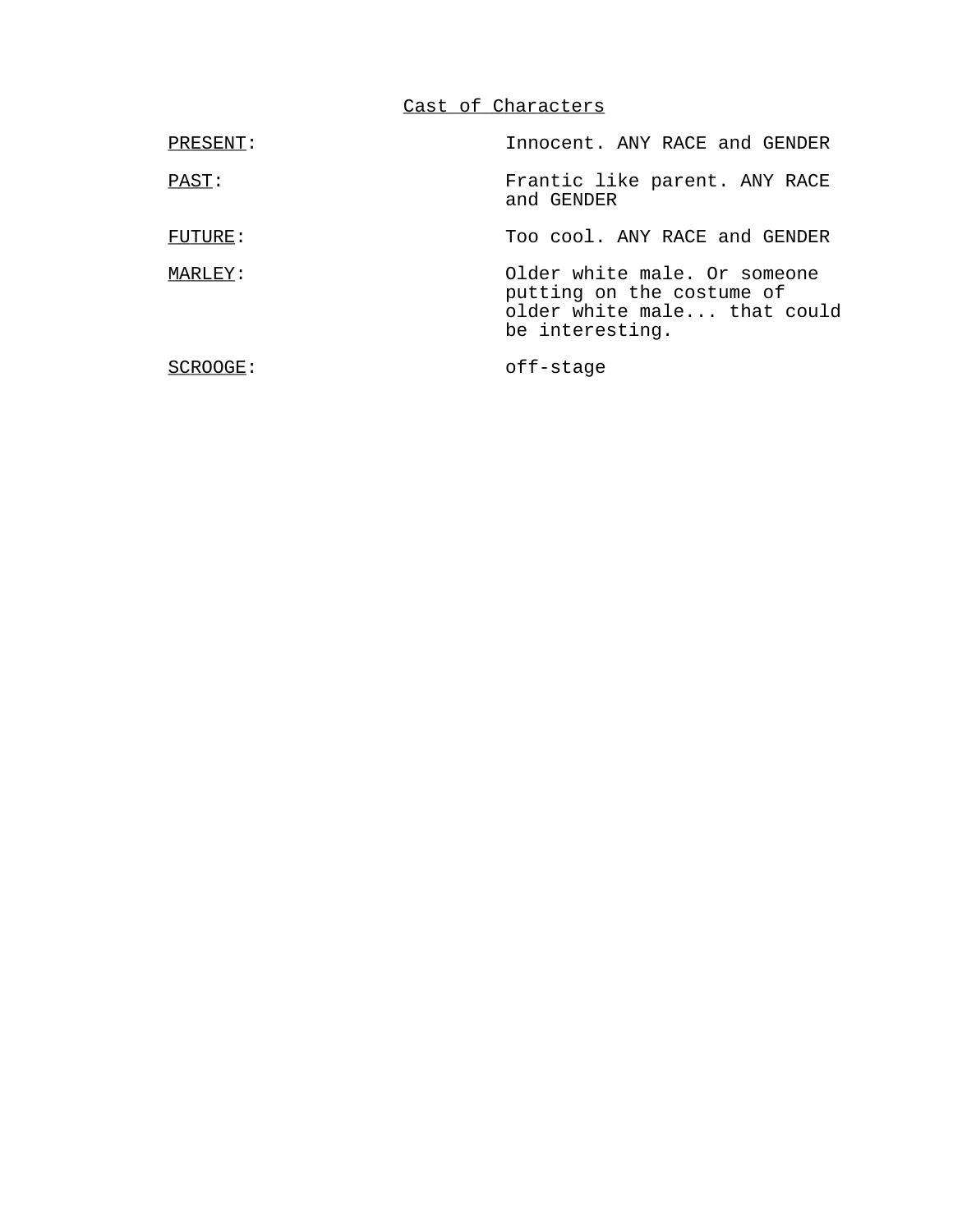### FOUR IN A HALLWAY

### Scene 1

In the hallway outside of Ebenezer Scrooge's bedroom. There in the hallway is the Ghost of Christmas Present. The spirit is pacing... muttering to itself. The wood floor does NOT creak.

Note to costume and props designers: This play is all yours. The spirits can wear clothing as described in A Christmas Carol as Dickens would have seen it in his head... or use your imagination and have fun. They are hardphysical, so they can pick up/use props.

### PRESENT

I am the Spirit... spirit? no...

I AM the GHOST of... mmm...

Present takes out a little notebook, scratches out Spirit and writes Ghost. Ghost. Yes... Ghost is good. It should be spooky, right? Spooky is good. I mean, that's the point right.

Present takes out a pocket watch. Checks the time. Resumes pacing

I...

clearing the throat I am the Ghost of Christmas Present. ... the Ghost of... "present" like a gift? Present like now? What's the difference... in the way to say it. This is the present. This is a present. Present. Present. Or is it like "present" like "here"? Present...

arrests with purpose. I am the Ghost of Christmas Present. Oooh that's nice. I am the Ghost of Christmas Present... uh... I am here. mmmm. See me! hmmmmm... spooky.

resumes pacing Spooky. What's spooky. I'm supposed to spook him, but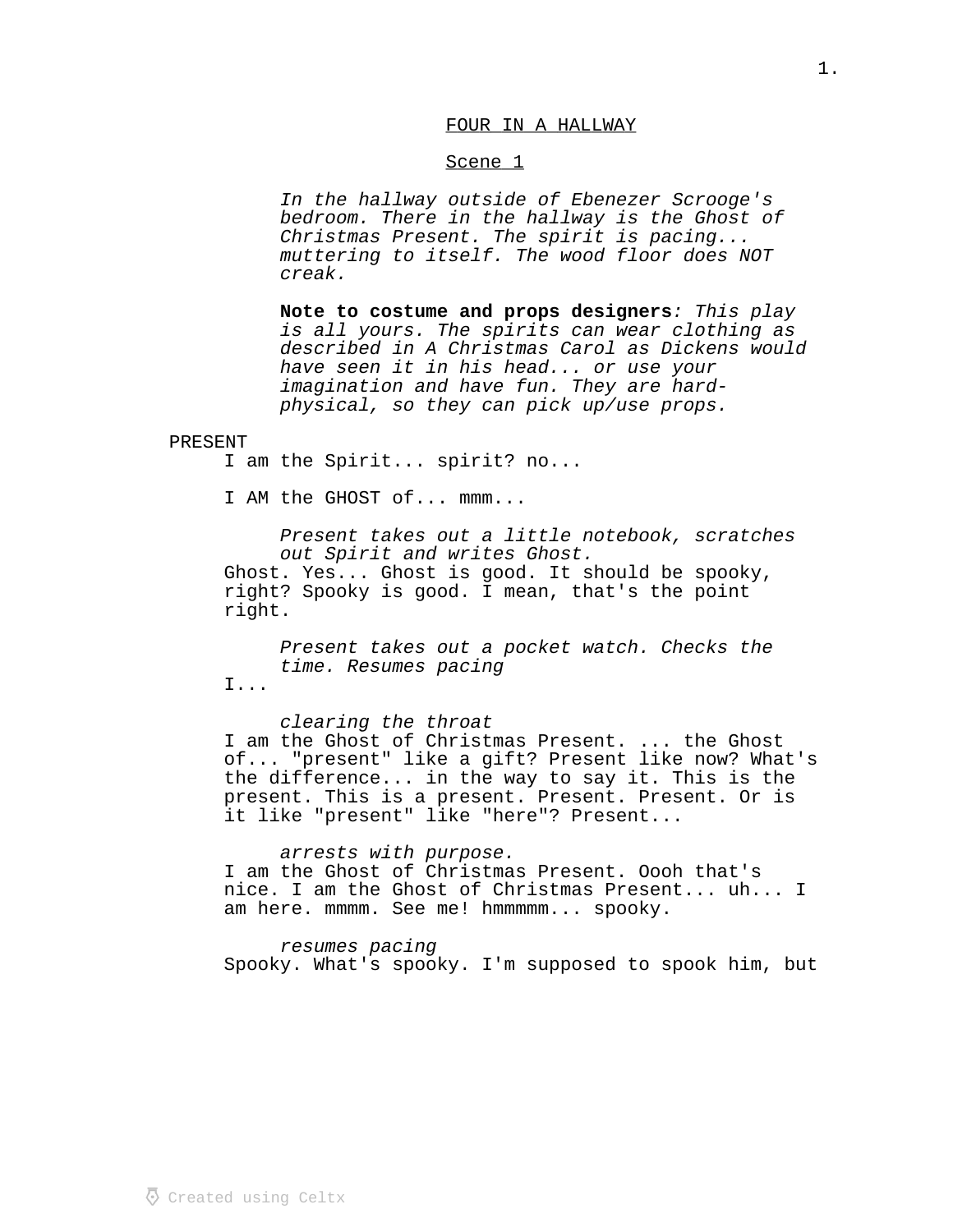not frighten him. Is there a difference? Well, those were the instructions, so there's got to be a difference. Spook, not frighten. Spook. I got it.

I am the Ghost of Christmas Present, Look Upon me. yeah... spooky.

> Present scribbles some in the notebook. There's a sound, almost frantic, rushing. Past appears

#### PAST

Shit. Am i late? Did it happen?

## PRESENT

Shhh... no not yet. He's still in there.

#### PAST

Who? Fuck. I'm late. Again. I'm so going to get in trouble.

### PRESENT

No. Marley. He just started not too long ago. You're okay.

# PAST

FuuuuuuuuuUUUUck

 **I don't know where to put this note to the actor**  and director so I'll just say: the text may not capture it but this is the sort of "fuck" that you shout when: you got into an argument with your mom which made you late for the train, and ending up having to hoof it on foot, you rushed, and ran, and almost had a heart attack, dropped your phone on the way but couldn't stop, got splashed from a street puddle by a city bus, and ended up actually being early and maybe you didn't have to run, maybe you could have tried to find your phone, maybe you could have said sorry to your mom and to make it on time to your appointment ... but you didn't sort of "fuck"

### PRESENT

What? Shhhhh! Whaaaat?

#### PAST

Nothing man. Nothing. I'm just going thru some shit, and fuuuuck! Fuck fuck fuckity fuck fuck fuck.

#### PRESENT

Jesus Christ.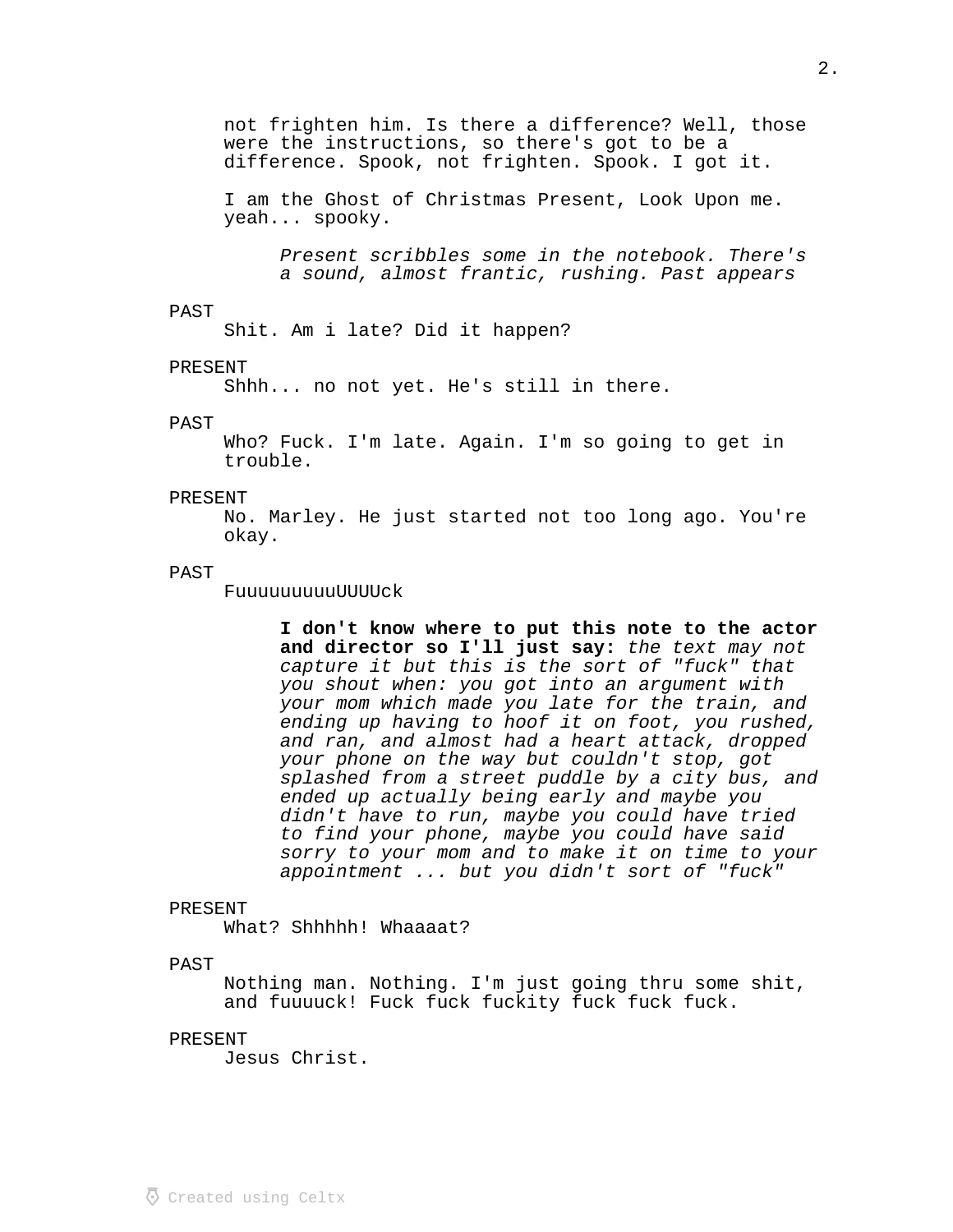# PAST

Nah, it's cool man. It's cool. Just take a breath, do the thing, -- the spooky thing.

### PRESENT

Yes, I know...

### PAST

And then we're done. Right? We're done right?

#### PRESENT

Yeah, we're done. Easy peasy lemon squeezy. Are you okay?

# PAST

Fine. I'm fine. I just need a second.

Present puts his ear to the door

### PRESENT

You're fine he's at the crumbs of cheese and potato part. You're fine.

beat

### PRESENT

Where's Future?

### PAST

I don't fucking know. Why would I fucking know? Did you just ask me where the fuck is future? Why the fuck would you ask me?

### PRESENT

Jesuuuus. Okay fine. I'm just asking is all... just say'n... he's not here. He's late.

### PAST

And it's not like a Future to be late?

#### PRESENT

I mean, I don't know... no?

### PAST

...

### PRESENT

...

# PAST

Jesus christ.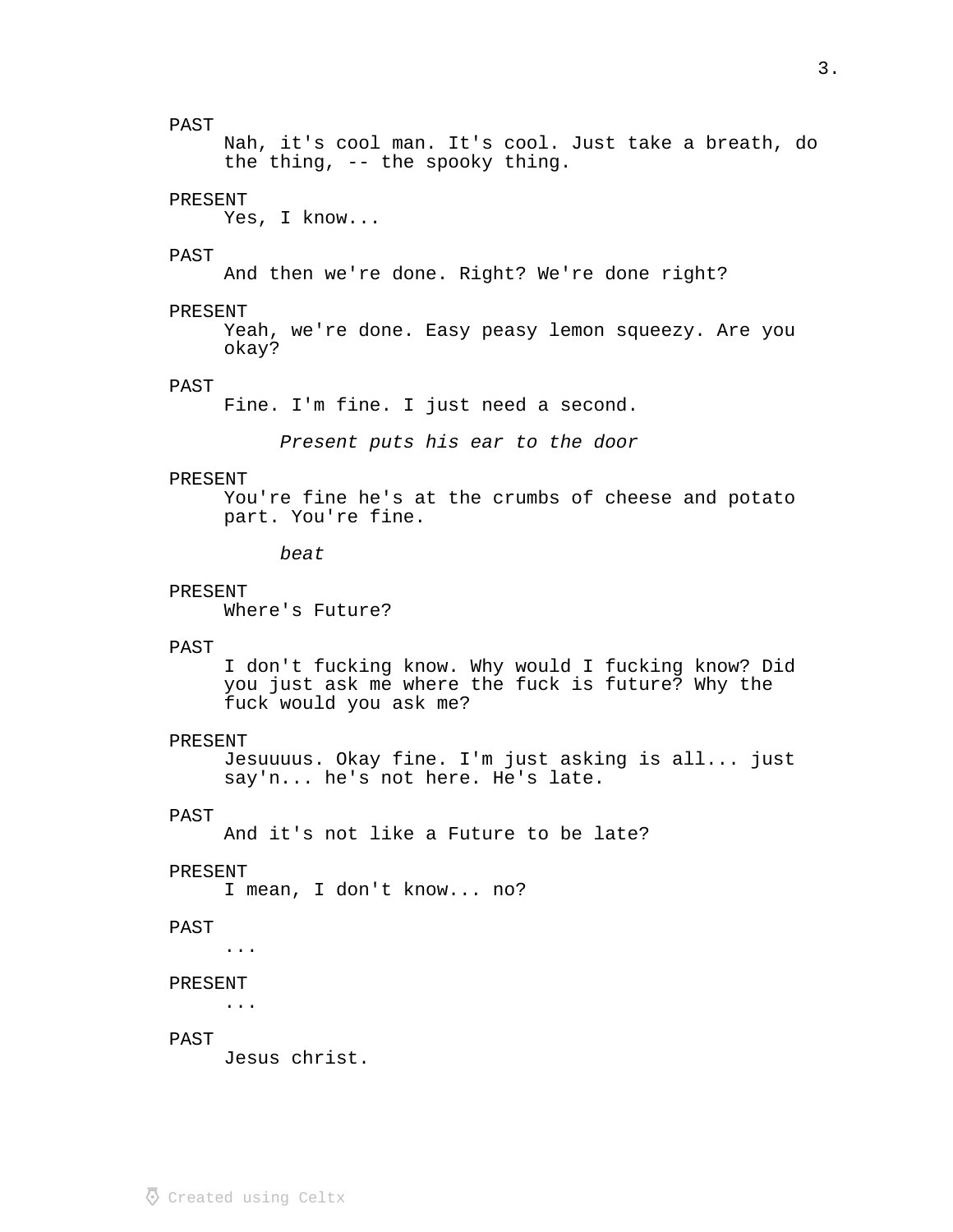PRESENT ... PAST Jesus christ. PRESENT What? PAST This is your first one isn't it? PRESENT ... PAST Isn't it? PRESENT What? No! No. It's not. PAST Jesus christ, it is. Fuck me. Fuck! PRESENT It's not. It's NOT! PAST ... PRESENT It's like my third. Where's Future? PAST Of course... of course! Of course, I get stuck with a n00b. PRESENT Why does it matter so much? It's not me you need to worry about it, it's Future. Where is future? Shouldn't you be more concerned with him? Future enters... casually walking on. Maybe eating something. Whatever it is, it does not match the importance expressed by Past or Present. FUTURE What's up losers? There's the sickest electric guitar riff and the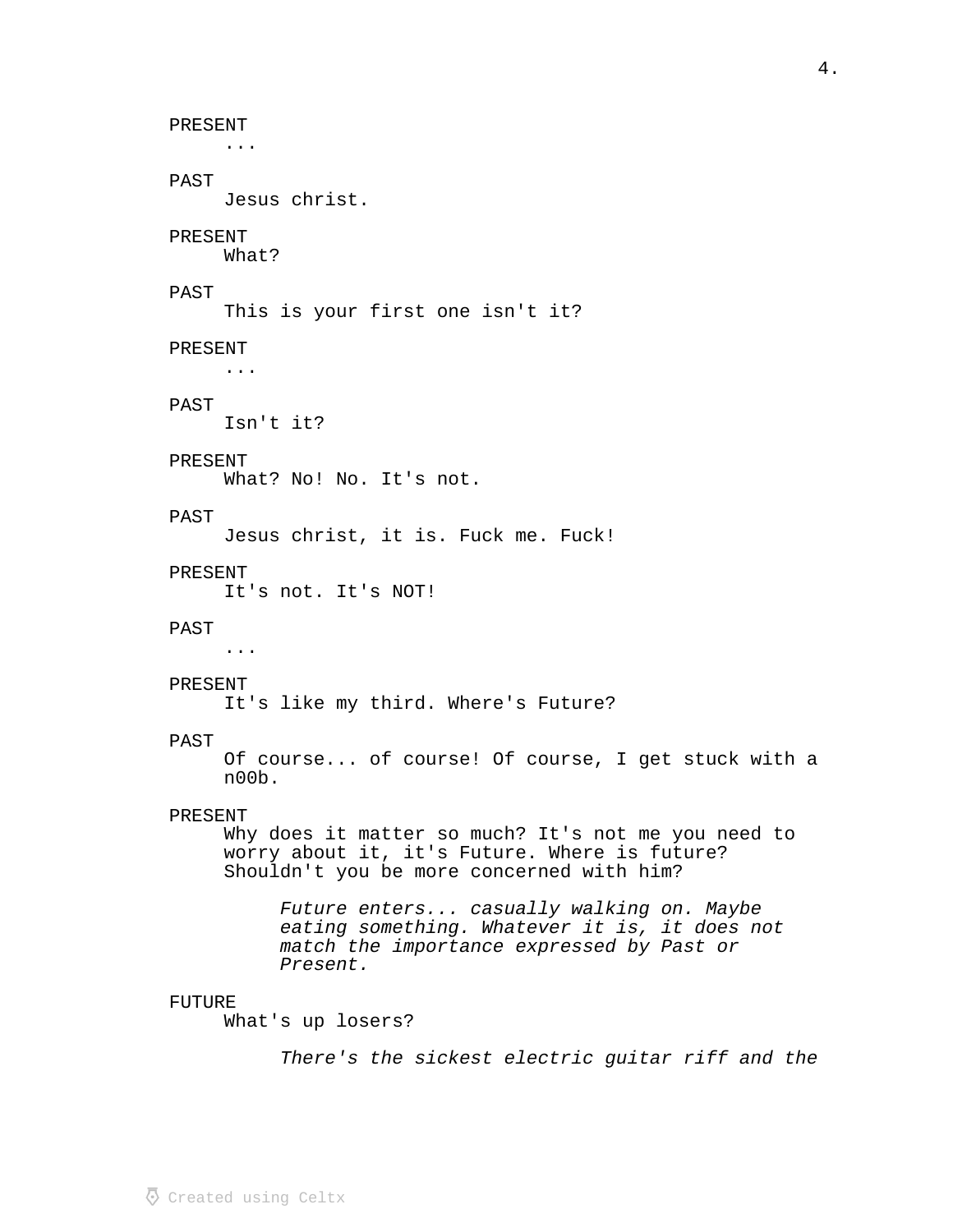sound effect of entrance applause and cheers. PRESENT About time. FUTURE It's fine. He just got done with the bit about cheese right? PAST That's not the point PRESENT (grateful for the pivot) Yeah that's not the point. FUTURE (mockingly) That's not the point. Future laughs. The audience laughs. PAST You futures are always such dicks. FUTURE It's fine. Chill out. Y'all are wound tighter than Marley's chains. PRESENT That's because you are late. beat FUTURE (to Past) Let me guess, it's his first time. PRESENT No. No it's not. FUTURE ... PRESENT It's not! PAST It's not. It's like his third time.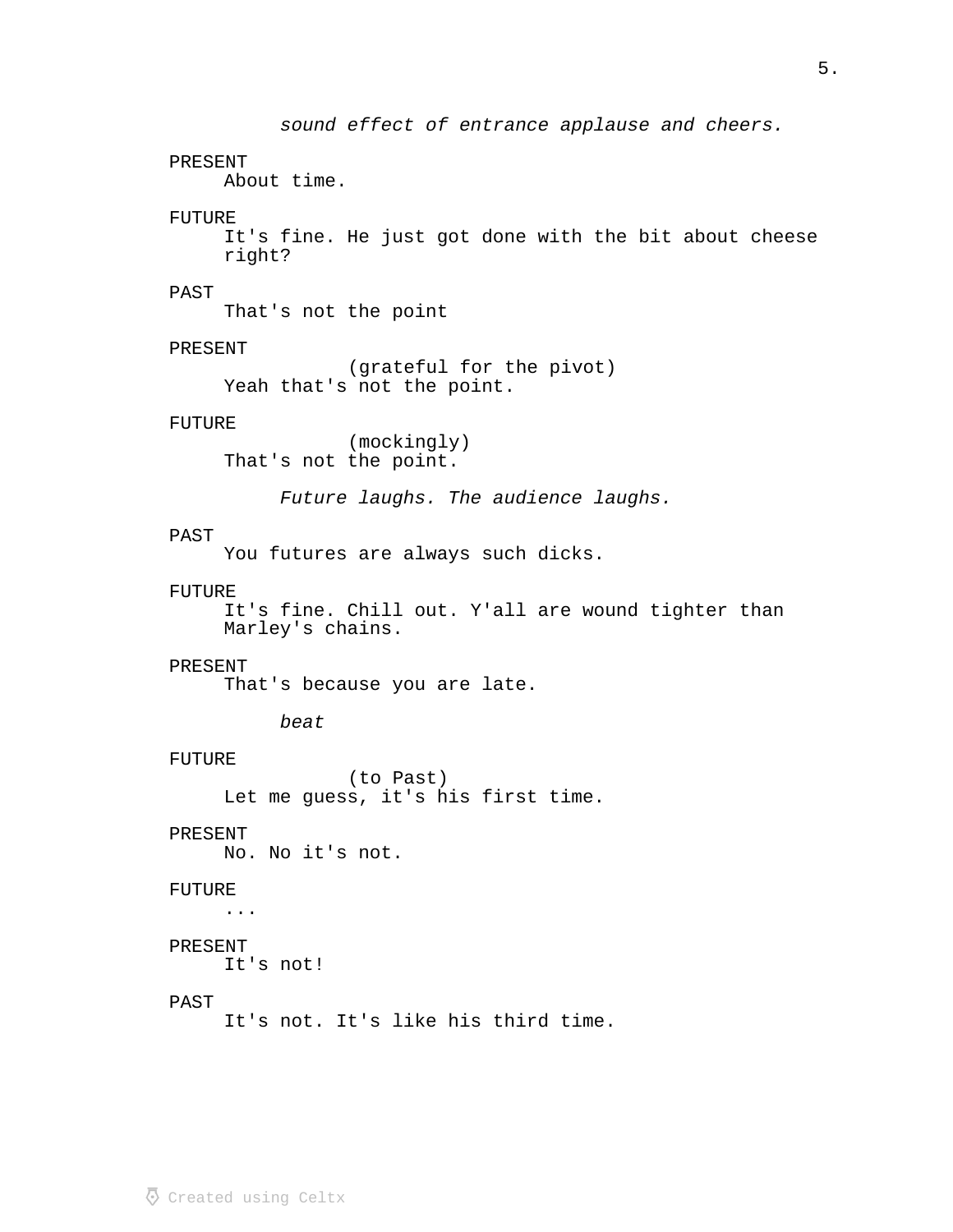FUTURE [a funny sex joke probably... write this later] beat PRESENT How did you know? PAST What? PRESENT Not you. How did you know? FUTURE How did I know what? PRESENT That he was going to start late? FUTURE How did I know? they want's to know how I knew. PAST they do. FUTURE You want to know how I knew? PRESENT Well yeah... FUTURE [maybe insert "grasshopper" or "paduwan" joke] Well, I'll share a little secret with you. I'm fucking Future, bro. A sick guitar riff and audience cheers and applause PRESENT Yeah, but... how... how did you KNOW? FUTURE I saw the future. Just a little dip into the pool of infinity. Stuck my toe in, got a whiff. PAST Just the tip?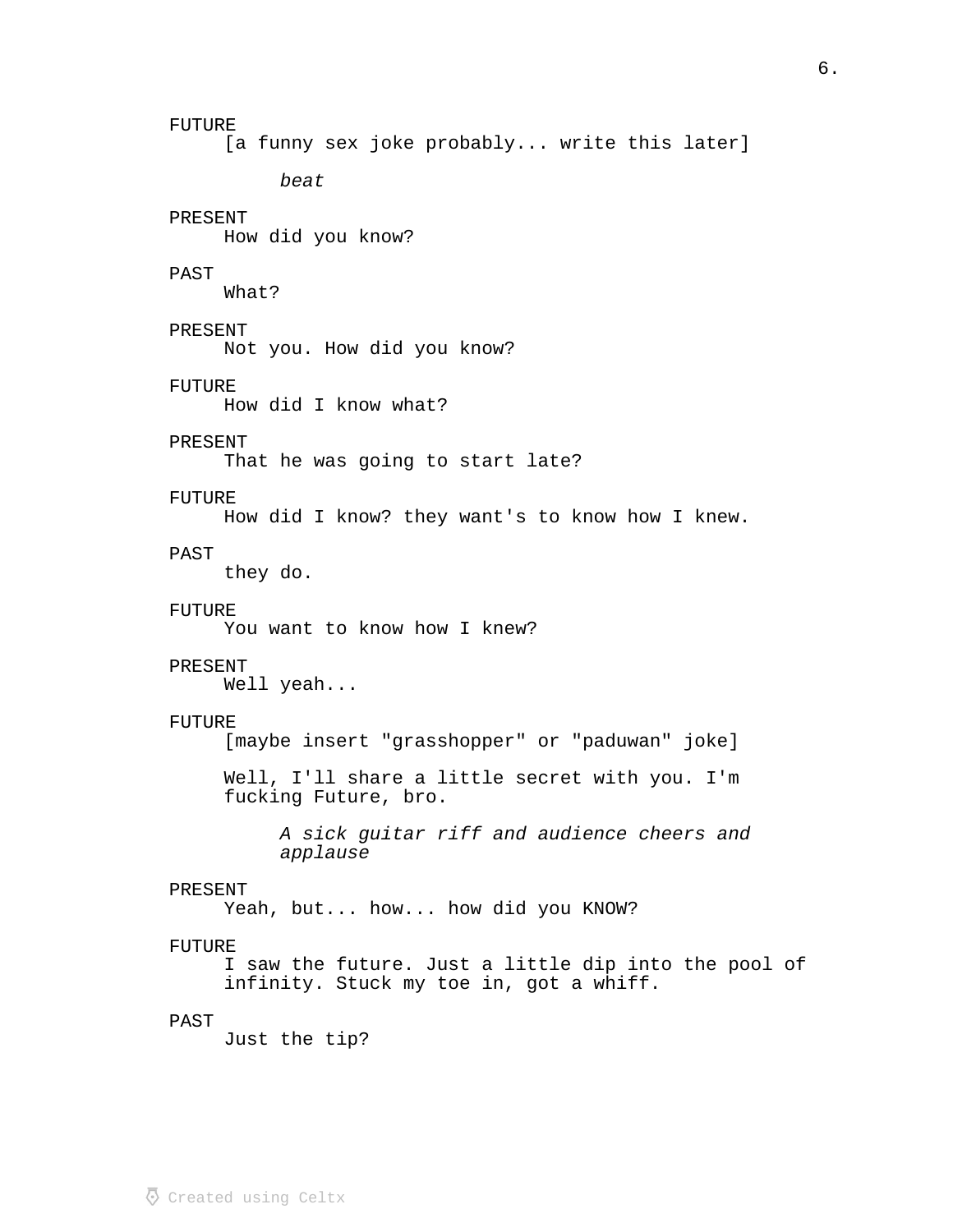Just the tip.

### PAST/FUTURE

(signing in the style of Seth Rogan and Kristin Wig)

JUST THE TIP

They stick their index fingers close to each other, almost touching with a sick guitar diddle (a Bill and Ted reference, if you care). It's very sexually suggestive. There's audience laughter, woots, hoots, and whistles.

beat

### PRESENT

But seriously, how.

# FUTURE

But seriously, I looked into the future.

#### PRESENT

Oh.

### PAST

I think they get it.

#### PRESENT

(defensively)

I get it.

#### PAST

Third time.

clicks tongue

beat.

Here's a note to the director: what are they doing while they wait? This is up to you. Maybe future uses a smart phone or something even more future... or primps himself in a wallway mirror. Maybe Past widdles something. IDK... it should be character based. Whatever it is, PRESENT doesn't get anything. The Present must pace, rehearse, listen out for the cues... they don't get a thing. Speaking off.

Present goes to the door to listen in.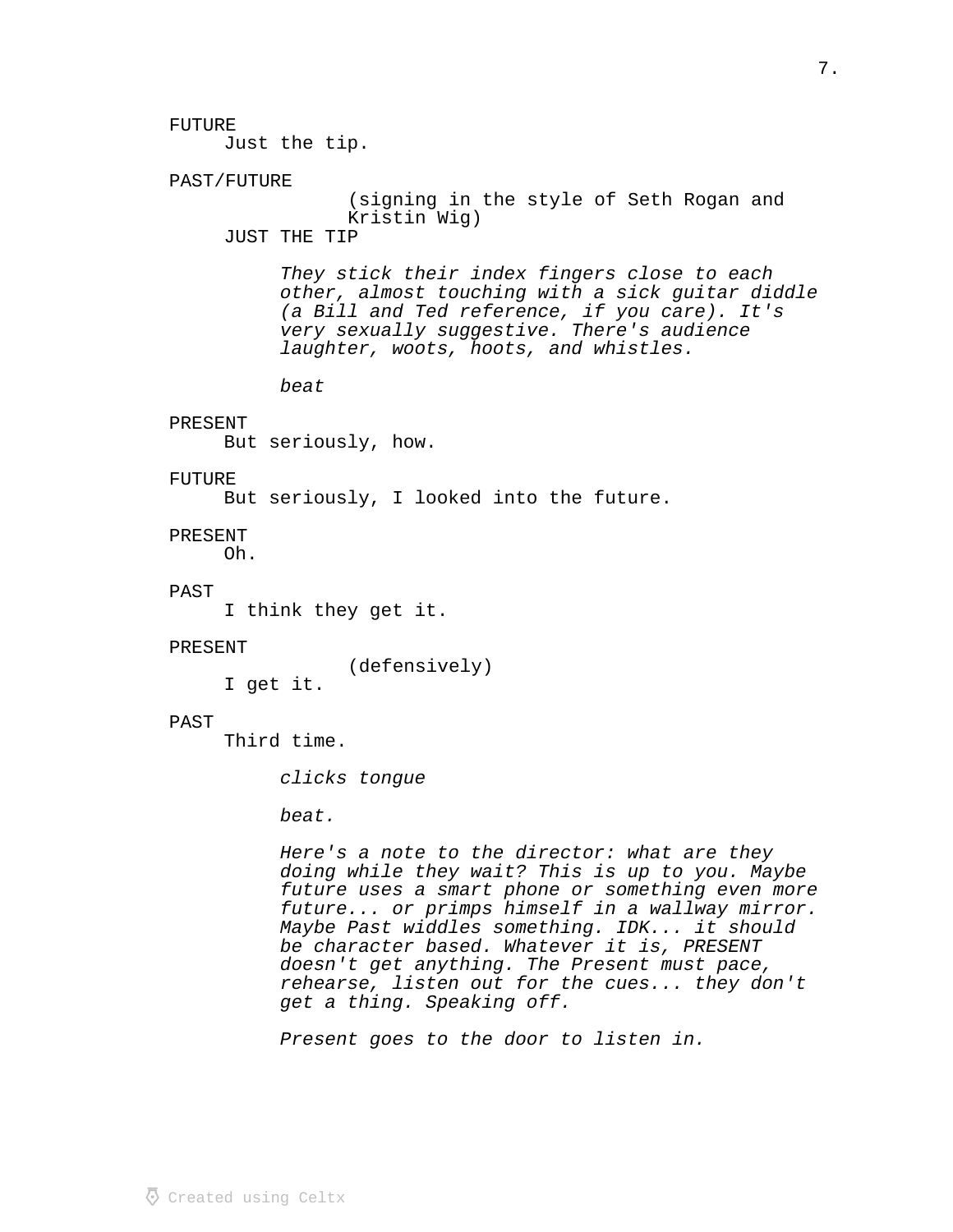# PAST

How far?

### PRESENT

Not too long now.

### FUTURE

Always in such a rush.

### PAST

Always slacking off.

### FUTURE

That's his thing. Rushing. Always rushing. Always so busy running from.

### PRESENT

What do you mean? What do you mean by that?

### FUTURE

It's just his thing. You'll see. Tragic it must be to always be trying to escape the past when it's your literal job to relive it.

# PAST

Yeah but not my past. Not my past. I don't have to, thankfully, relive my past. Far too much of you in it.

### FUTURE

sick burn bro

there's a little bit o laughter from the audience.

### PRESENT

What do they mean? What do you mean by that?

### PAST

Nothing. Nothing. Never mind.

beat

#### FUTURE

Plus, I go last anyway.

### PAST

I've been meaning to talk to you about that.

#### FUTURE

About what?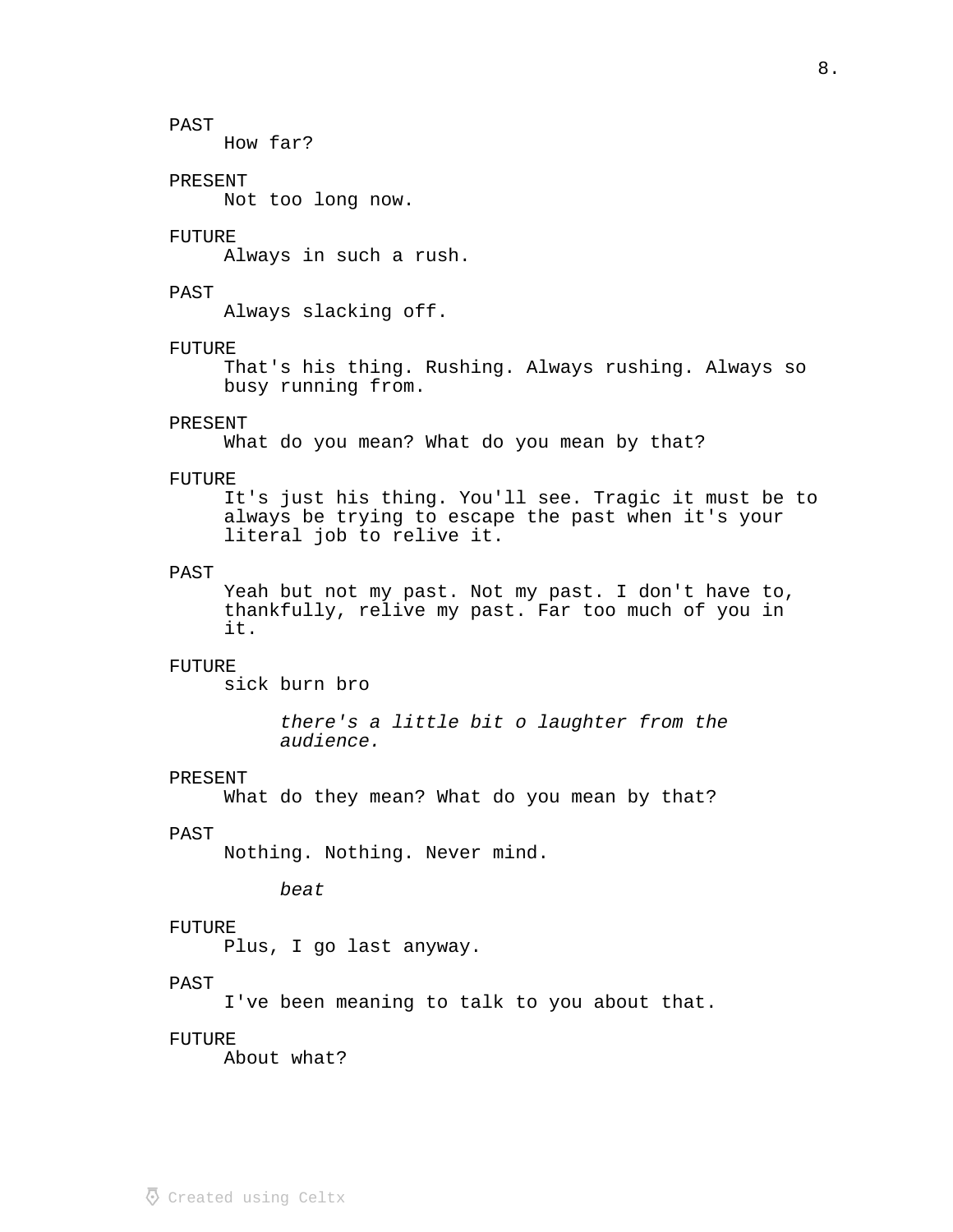PAST The order. I always go first. FUTURE You always go first. PRESENT they always go first? PAST I always go first. And I don't wanna. FUTURE Too bad. Roster set. No change in batting order once the game has started. PAST That's bullshit. FUTURE That may be... but I always go last. You always go first. PRESENT You always go last? FUTURE That's the order. PAST But... but it could be fun... if changed it up. FUTURE Fun? I always have fun. I'm the fucking future! sick guitar riff Plus... what do you suggest. The future goes first, and the past goes last. Naw, brah... that's how it's done. You set' up... i knock 'em down. It doesn't work the other way. I knock'em down and then you set'em up? What sense does that make? PAST What if I knocked'em down once. FUTURE You... they start laughing... trying to repeat what Past just said, but can't get it out... much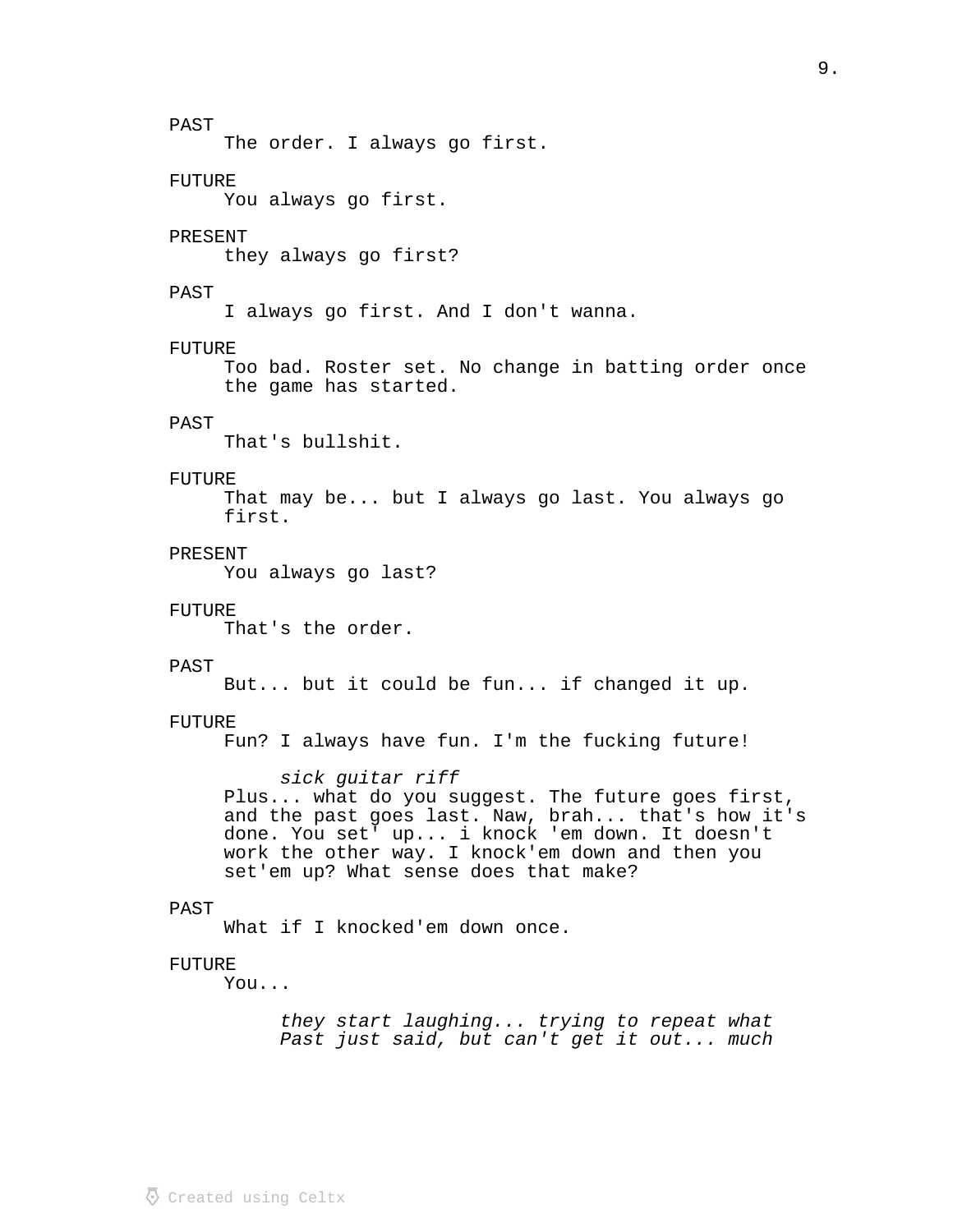```
comic effect. The audience laughs.
PAST
     You know what?
FUTURE
     What?
PAST
     Fuck you.
FUTURE
     Yes... fuck me... that may be, but... i think you've 
     forgotten something...
PAST/PRESENT
     You're the fucking future --
          sick riff. audience applause
FUTURE
     Hell yeah!
          more applause
          beat
PRESENT
     Can I ask you a question?
PAST
    Me?
FUTURE
     Obviously not.
PRESENT
     Well... no. I mean, you don't have to say it like 
     that. But no... yes, you.
FUTURE
     Sure.
          beat
PRESENT
     What's it like?
FUTURE
     What?
```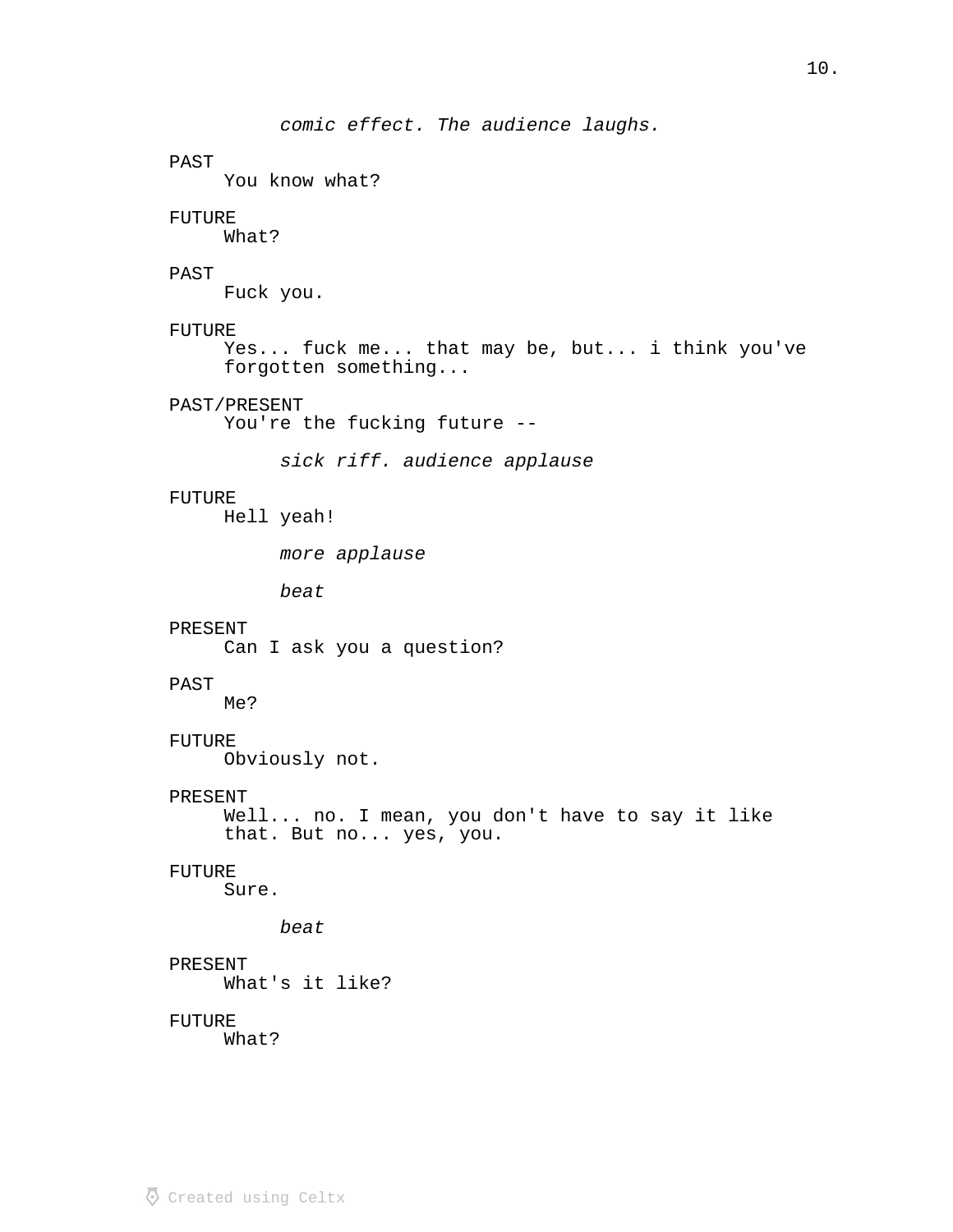### PRESENT

The future. What's it like?

### FUTURE

It's the fucking future, man.

There's a sick guitar riff, this time also mimed by Future. The audience enjoys this!

### PRESENT

Yeah but what it's like?

### FUTURE

Don't worry about it. It's the future. You'll get there eventually.

### PRESENT

I will?

# FUTURE

Eventually.

# PAST

But then it won't be the future, it'll be the present. He's fucking with you.

#### PRESENT

they are? You are?

## PAST

they are.

#### FUTURE

I am. I am also telling you the truth. You'll see it for yourself.

# PRESENT

I think about it sometimes. What it's like. I imagine it. Do you do that?

# PAST

No.

### PRESENT

Really? Not even a little? You don't imagine it?

# PAST

Nope. Don't need to. Can't be that much different than the past.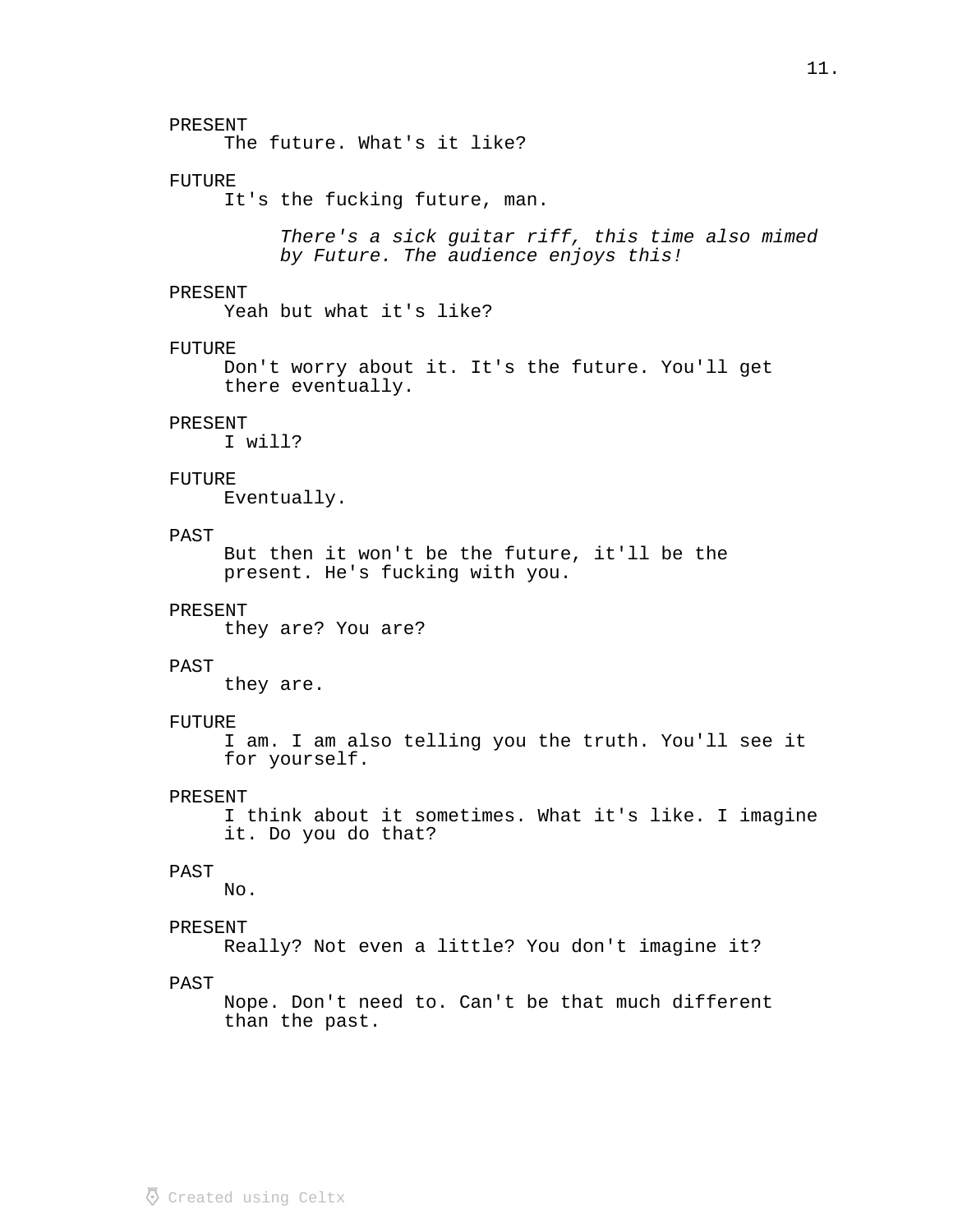### FUTURE

Now who's fucking with whom?

# PAST

Who?

# FUTURE

Whom. Whom? right?

### PRESENT

Are you asking me?

### PAST/FUTURE

Yes. Obviously.

### PRESENT

I don't know.

### FUTURE

Hmmm... when don't worry about it.

### beat

### PRESENT

So how's it work? Really? I mean... i know how it works for me... but it's gotta be different... gotta work different.

### FUTURE

It doesn't. Don't worry about it.

There's a slight exasperation in future's voice. But it's slight.

### PRESENT

So you just...

#### FUTURE

We just touch and his future unlocks. Passes through me. In an instance... the whole thing. And then we go to his future that has the most impact, and then we go to the end.

#### PRESENT

The end?

### FUTURE

The end of his future.

#### PRESENT

That sounds like a rush. All of that future, all at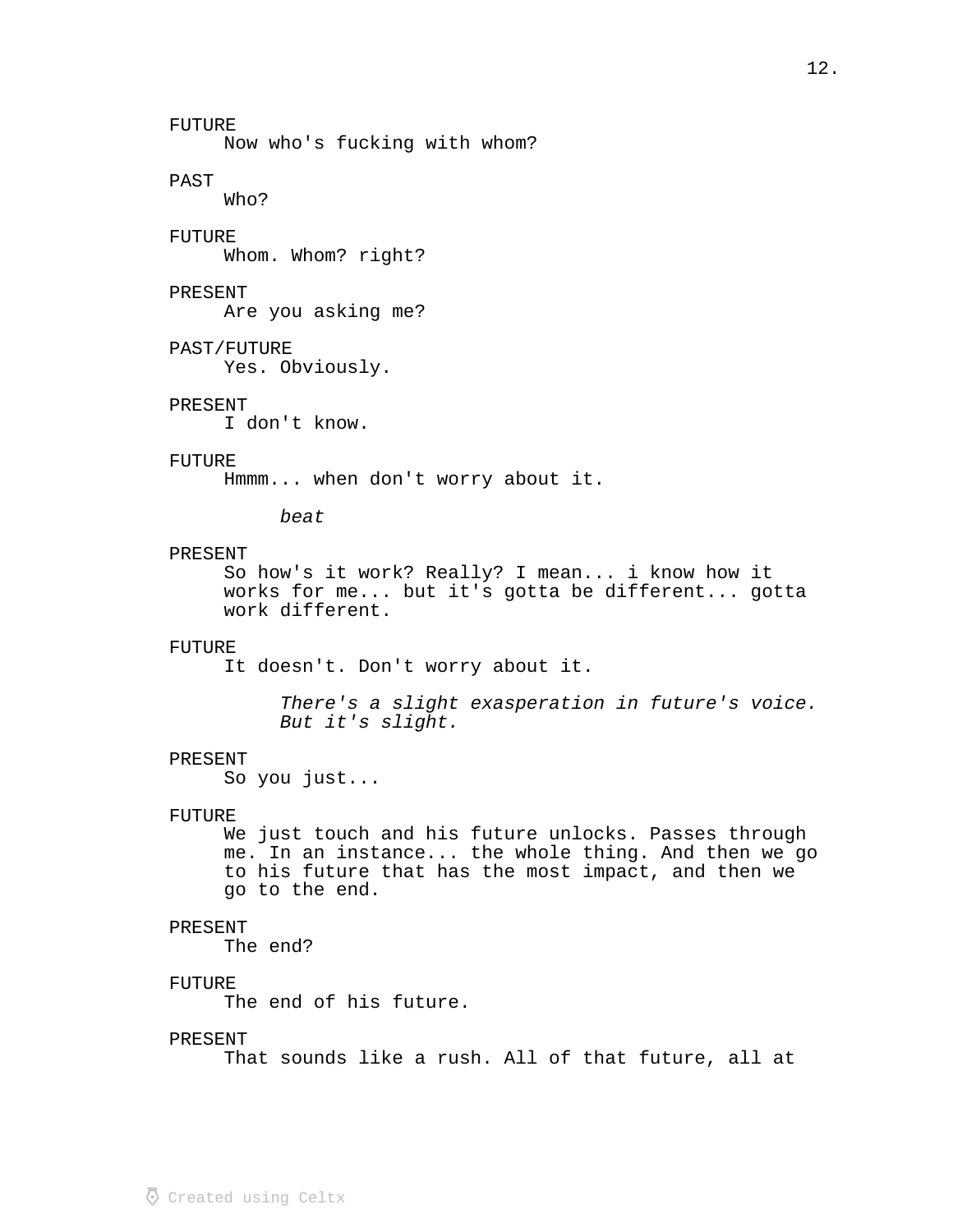once.

# FUTURE

A rush. Yes. Sure.

### PRESENT

I don't get that at all. We just go to another now. There's no rush.

### beat

PRESENT

How many futures have you seen?

### FUTURE

Enough.

### PRESENT

But...

### FUTURE

Look. Why can't you just chill? Let's just do this job, and go home. You gonna stand there and ask me a million fucking questions? Fuck I hate n00bs

# PAST

Told ya.

N00b.

# PRESENT

I'm just curious. Aren't you curious?

### PAST

Don't need to be. It can't be no different than the past. I'm good.

### FUTURE

You're curious? Okay. Fine! It hurts.

### PRESENT

Hurts?

### FUTURE

That rush you're asking about... it hurts. Yes, it's a rush... but can you imagine a person's future flowing through you all at once. Imagine it. Imagine everything that happened today. Everything that's happening right now... through the middle of your soul... all at once. It fucking hurts. I don't just feel it... but I have to feel it. Everything. Every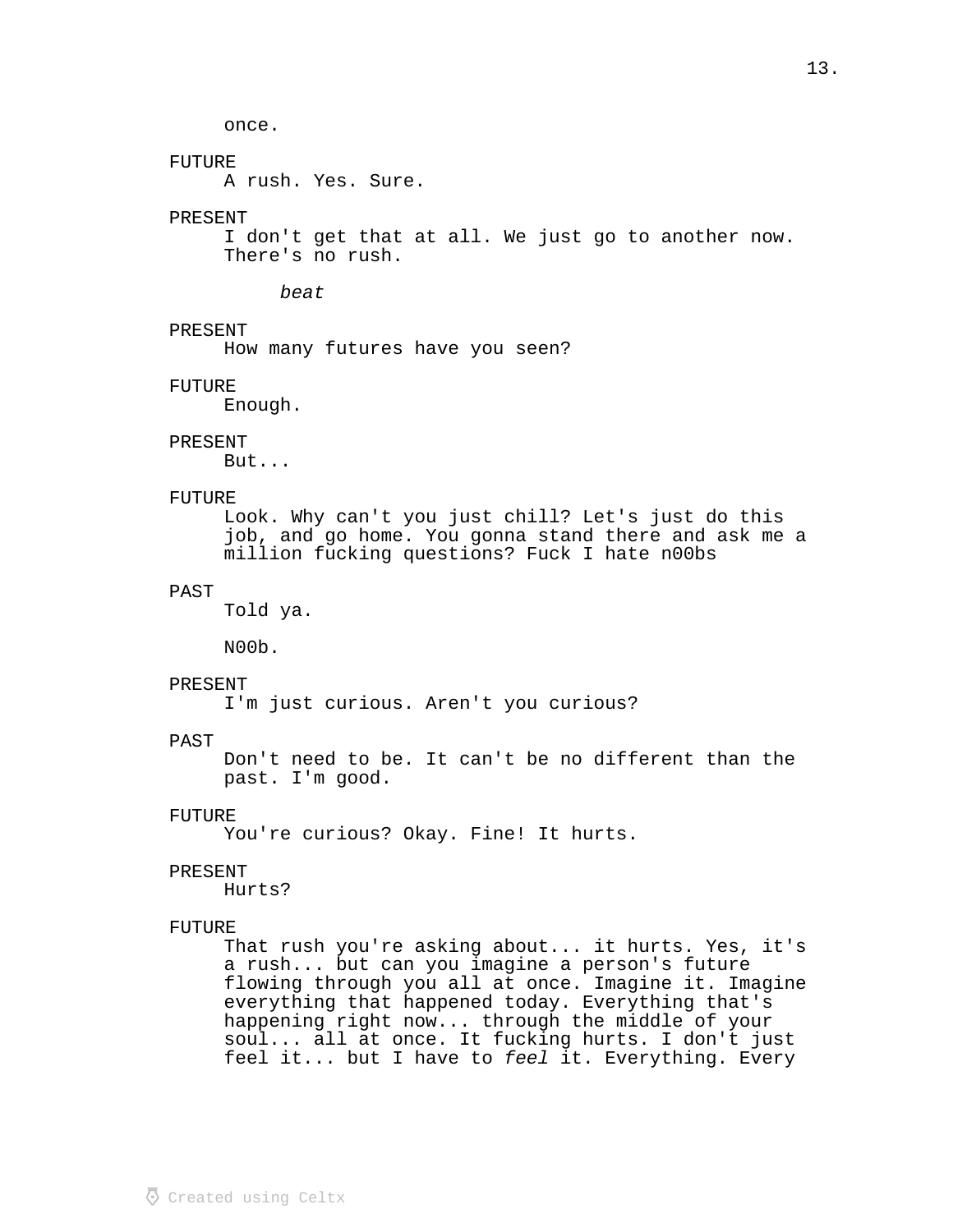heart break, every panic attack, every orgasm, until eventually feeling death. Can you imagine feeling death? No... you cant. Anything you imagine is wrong. Wrong! It takes a lot to stay focused. It takes a lot not to get lost. It takes a lot. A lot of out me. It's exhausting. Super natural. I'm the fucking future man

a sick guitar riff... a half-hearted mime from Future. The audience is barely into it...

#### FUTURE

So... fuck... I hate fucking new presents.

### PRESENT

Fine. Fine! Beat me up for wanting to know. I just want to know. That's all. Can you ... can YOU imagine just knowing now. Not what happens later, not remembering what happened before... but just now. Now. What the fuck is even now. Once you realize you're in the present, it's the past, and by the time you think about the future, it's the present. I'm too early... to late... now. It's a little frustrating, and I just want to know.

#### PAST

You get used to it.

#### FUTURE

Yeah... we all have to adjust. You think Past and I started out not giving a shit about each other? Sure... i wanted to know about the past.

#### PAST

Speak for yourself. I never had any interest in the future. And he's an asshole.

#### FUTURE

I am. But he's right... you just... get used to it.

All of a sudden Present lunges for Future, trying to touch him

#### FUTURE

WHAT THE FUCK MAN?

#### PAST

WHAT THE FUCK ARE YOU DOING?

#### PRESENT

I just want to see it. Just a little.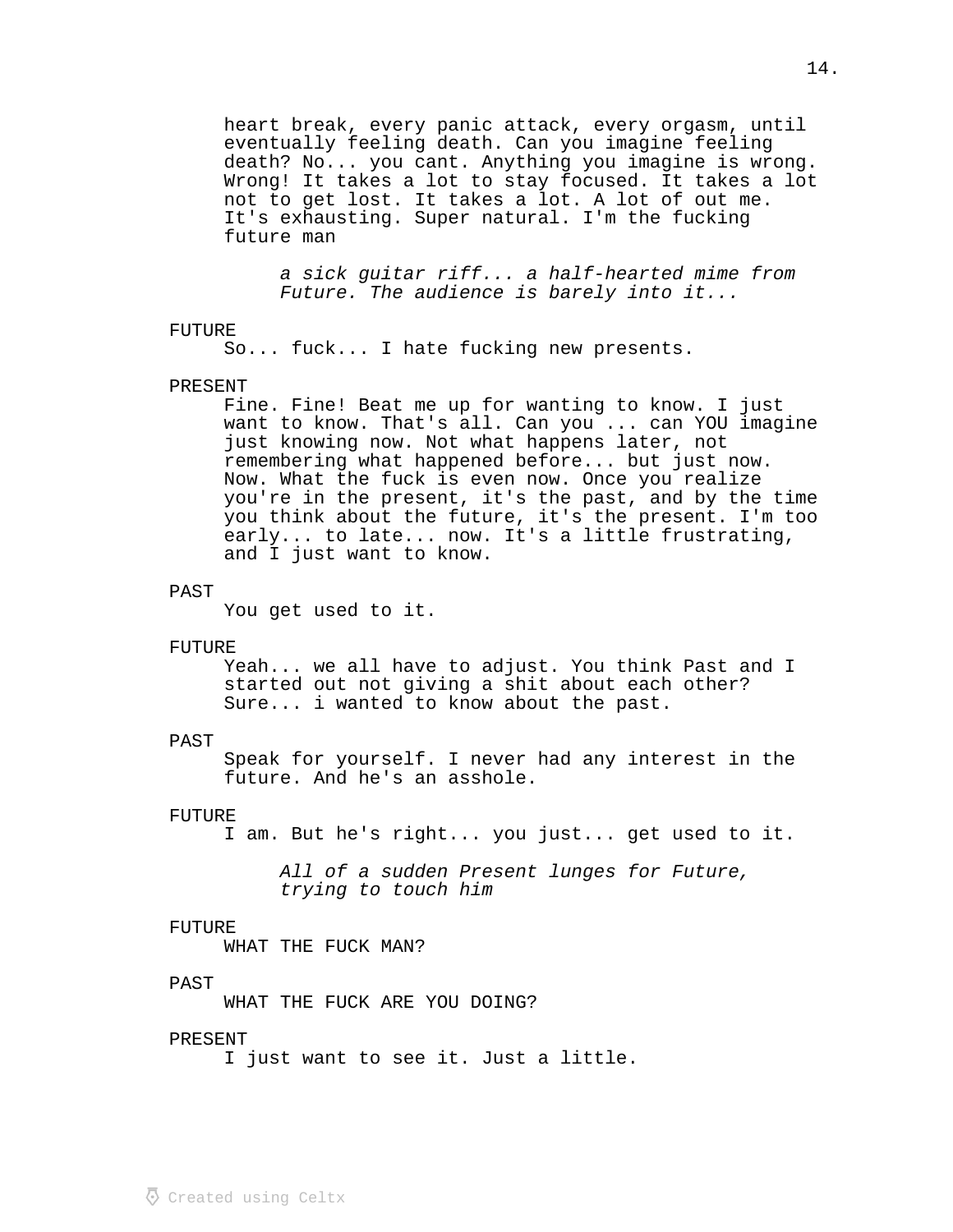Present is still trying sneak a touch

#### FUTURE

Back the fuck up off my bro. Stop that shit.

### PAST

Do you have any clue what will happen?!

#### PRESENT

Happen? No... i have no idea what happen even is. But I want to.

One more swipe

#### FUTURE

NO! STOP! That shit is dangerous. This is what... this is what will happen: You, an immortal being, will have your future -- the unending future of everything in the universe -- thrust through me. We will go to your end. All the way. To your end... of which you have none... or at least the end of the infinite universe. I don't know, i've never been able to look that far.

But what I can tell you is that I've looked the farthest I can and it drained all of me. I couldn't materialize for days. Each time I look into the future it takes some amount of energy... some amount of effort. The further I look, the more effort. And if you touch me, ... if you touch me. I won't be able to control how far we go into the future.

I have no idea how far we'd get before my power is depleted but however far it is, it will literally drive you mad, and exhaust me so much I wont be able to take any form -- and I have no idea how long that will last. It will mean the death of us... as much as we can die. Do you have a fucking death wish?

And do you have any idea how important this Scrooge is? Do you know? Did you do the reading?

#### PRESENT

Yes, but...

#### PAST

But nothing...

#### FUTURE

So you get it. You get how important it is that we not fuck things up?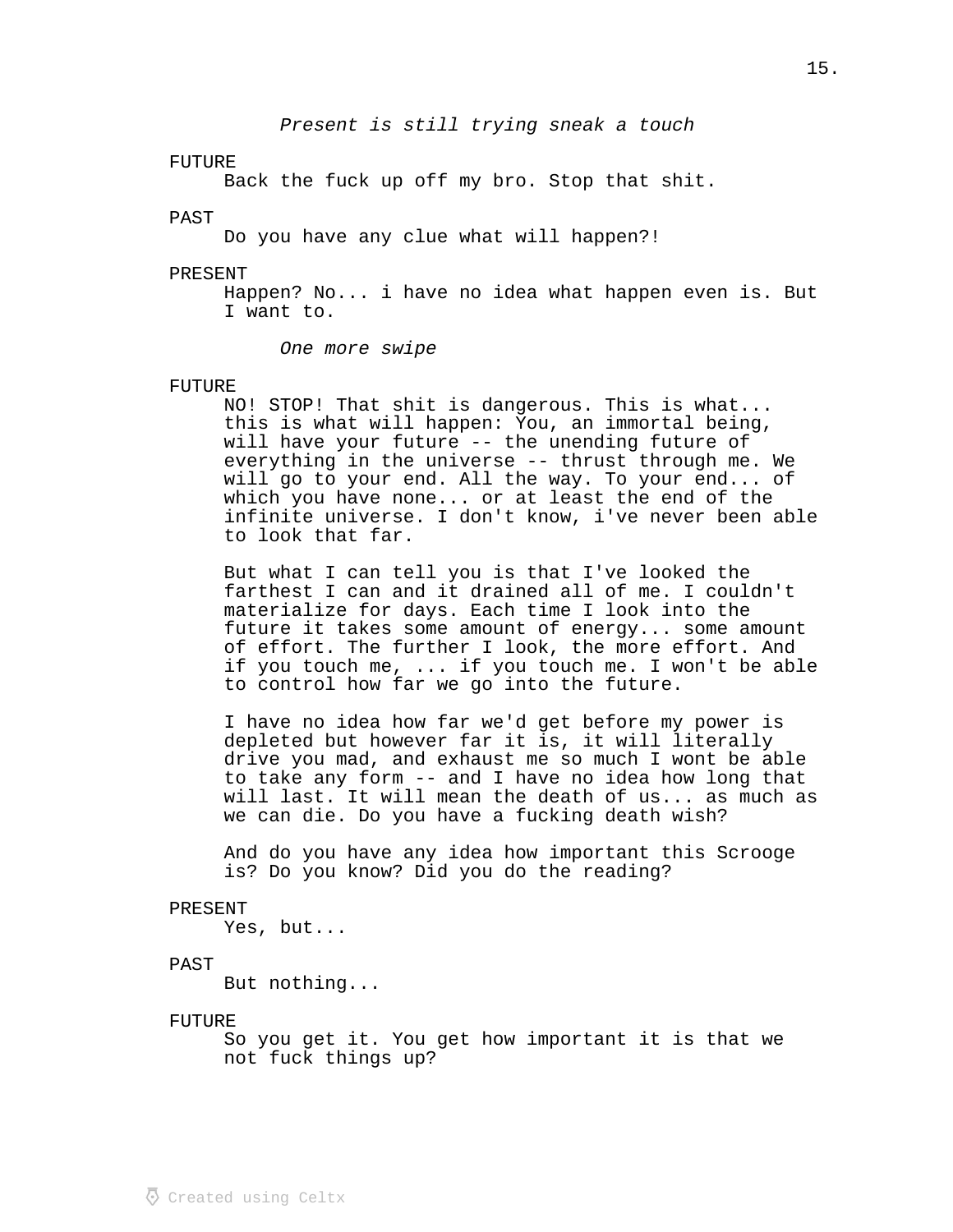### PRESENT

I just wanted to know.

beat

#### FUTURE

Okay. You want to know about the future? The future is chaos. It's dark and unpredictable. It takes turns and pivots that are unexpected. Things turn out but almost never in the way you expect... almost never in the way you want. Rich assholes like this rich asshole just get richer, the poor get poorer. People get sick... a lot. And die... a lot. People suffer a lot. Sometimes it comes out of no where... or at least it feels that way--

#### PAST

But it doesn't. If they'd asked me... if you'd ask me, I could have shown... all the signs that point to it. But that's the pleasure of the past.

#### FUTURE

And it's violent. It's so fucking violent. Endless wars. Wars of self, wars of man. Dark, violent, dirty, painful. Pain.

#### PAST

Pain

#### FUTURE

Pain... that's the future.

#### PAST

It's also the past.

#### FUTURE

But... buuuuut... it's different. It's not like the pain of the past. It's not like you can process it, manage it, understand it, grow from it, and box it up to recall -- like an asshole -- at a later date. The future is ... the future is new. Every time. What we see is always different, but it feels the same. That's what you feel. That's all you feel. Pain. Disappointment. Sadness. Pain. That's ... okay? So you wanted to know. So there.

#### PRESENT

That sounds horrible.

#### FUTURE

Who you telling?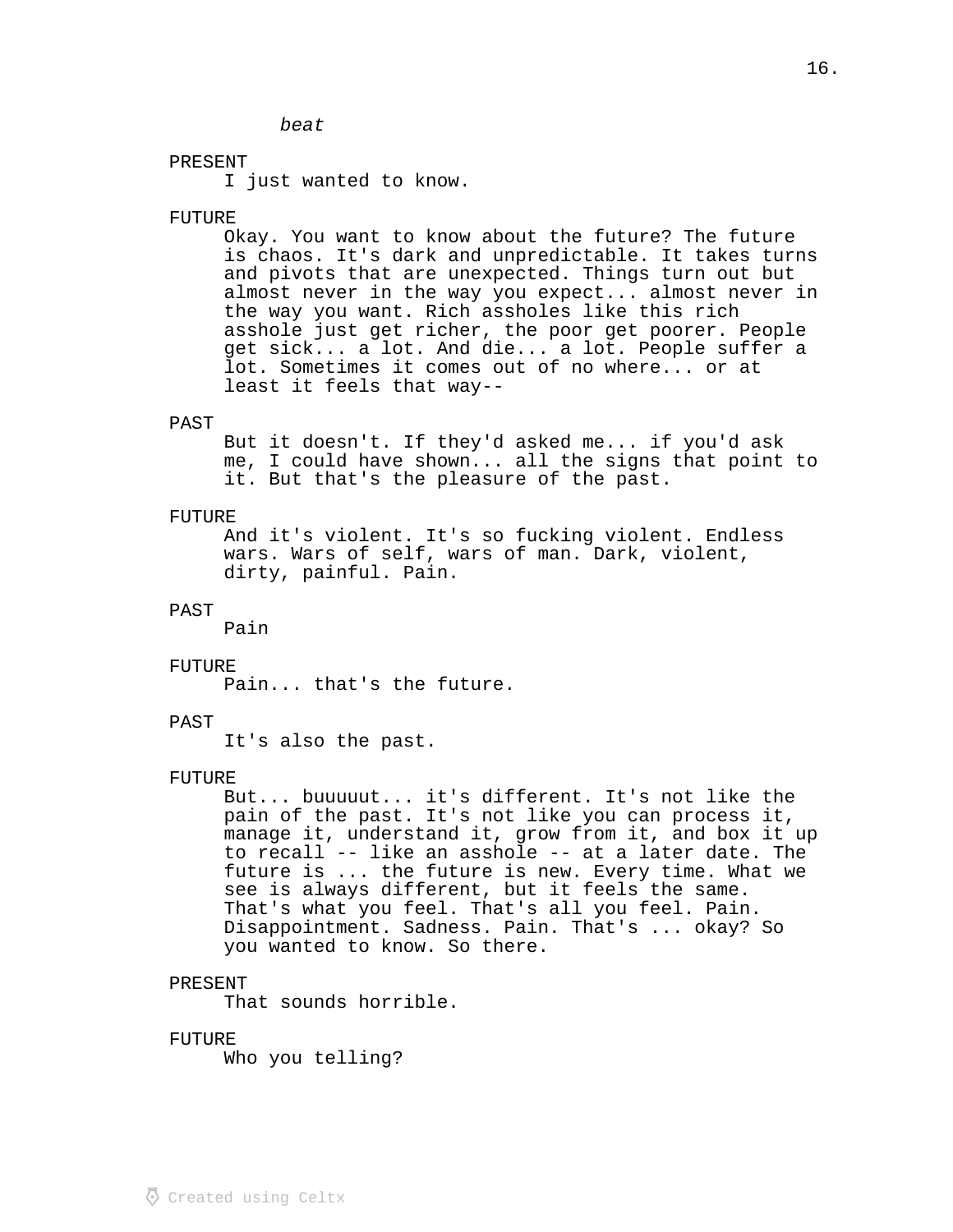### PAST

The past ain't much better.

# FUTURE

The past ain't much better... apparently.

### PRESENT

So what's the point? Of all... this.

### FUTURE

This is the point. This night. This hallway. What and who's on the other-side of the door. Try and fix the future. Make it a little bit better. That's the job. That's the point.

### PAST

That's point.

### FUTURE

Stay in the present. Be the present. Enjoy the present. The future is filled with pain.

# PAST

So is the past.

### FUTURE

Just chill. You're the Present, man.

A new guitar riff, not as sick as Future's... but still sick. There's mild audience applause

### PRESENT

Just chill. Got it. Okay. Sorry.

#### FUTURE

It's cool man.

### PAST

But just don't do that shit again.

### FUTURE

Seriously.

# PAST

N00b...

### FUTURE

N00b...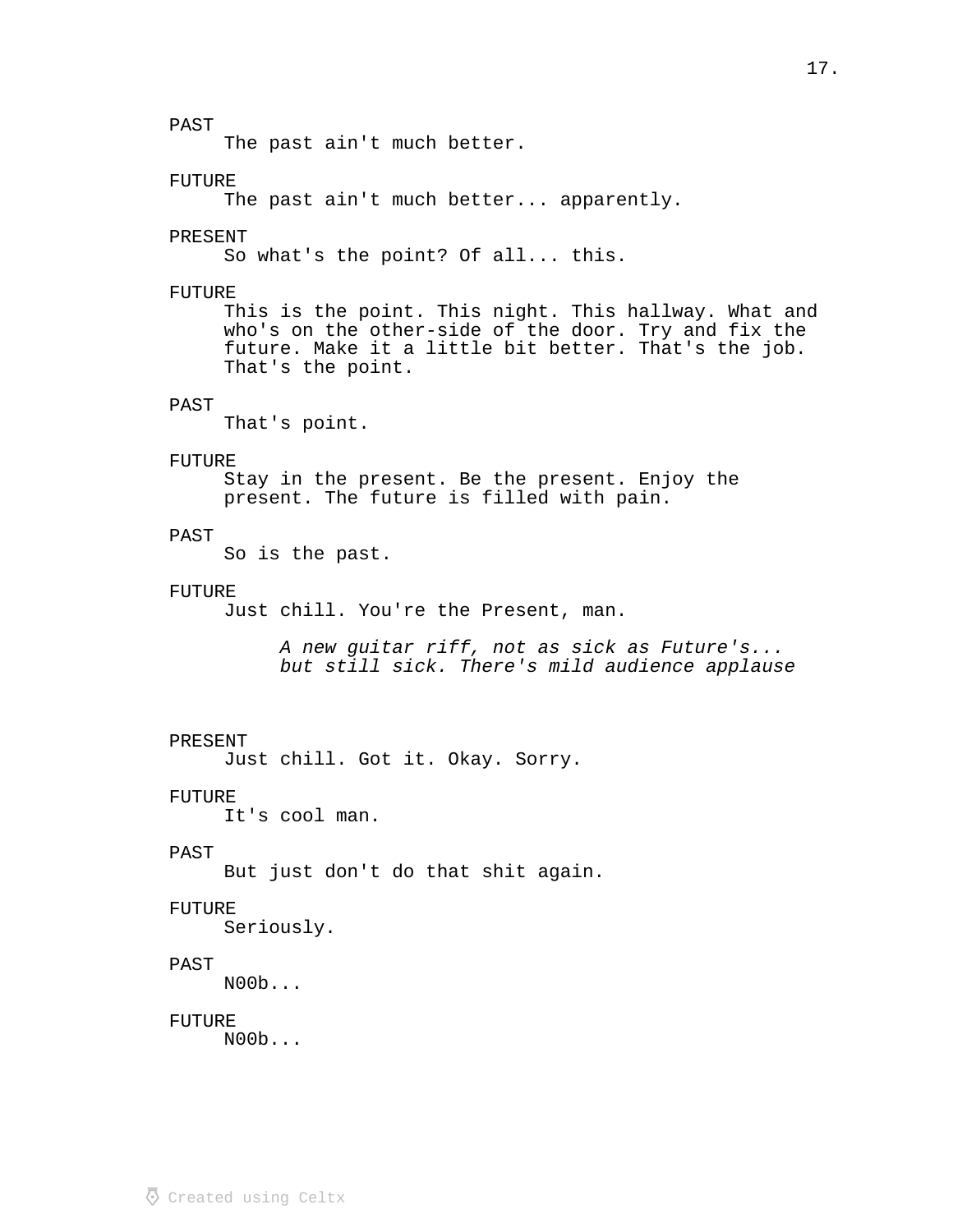There's a great clamour and the door opens. Marely's Ghost enters the hallway/exists the room... full of chains and money boxes. The door closes. Present arrests, but Past and Future don't really do anything.

#### MARLEY

Fuck, it's so heavy. Why is it so heavy? I don't understand why I have it be so heavy.

beat

Marley looks at Present, and looks at Past and Future.

#### MARLEY

Who the fuck are you? What the fuck is wrong with them?

### PRESENT

Present.

### MARLEY

Right.

he glares N00b?

PAST/FUTURE N00b.

### MARLEY

Well...

You did the reading? Right?

You get how important this is?

### PRESENT

I did.

# PAST/FUTURE

We do.

#### MARLEY

Fuck this is really fucking heavy. Well... don't just stare at me like i have 10 arms, help me get this shit off.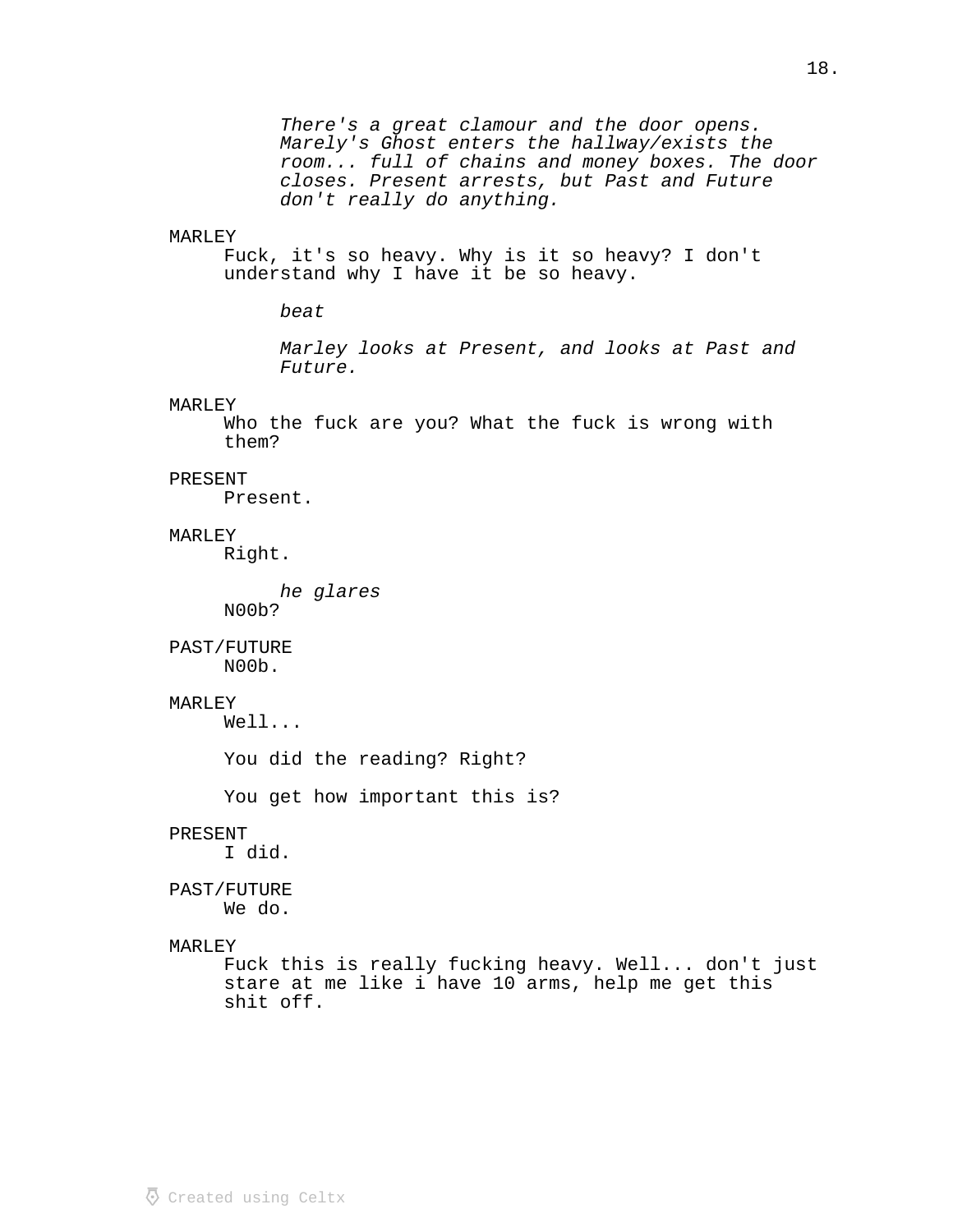#### PRESENT

I can touch you?

# MARLEY

You? Haha... of course you can. Where are you gonna take me? To now? Fucking n00b... here take this.

He starts handing him the end of the chain... and while continuing to unwrap himself... So, he's tough... keep pulling... but I think i soften him up enough for you to start .-- And this too -- It was good. I was good. "I am here to-night to warn you that you have yet a chance and hope of escaping my fate."

#### FUTURE

You think he bought it?

#### MARLEY

Of course he bought it. The fuck that's supposed to mean? Have they ever not bought it?

# PAST

Don't mind them. You were saying... soft..

### MARLEY

Oh yeah... did he buy it?... (raspberry) "You will be haunted but three spirits" --

#### PAST

Haunted? Did you say haunted? Fuck man, you were supposed to say "visited". Now i gotta haunt him... that's so much more effort. Why couldn't you have said "visited" like we rehearsed?

### MARLEY

Because I didn't. Look, I'm not the villain here. I did my part. I'm just a messenger -- jesus, are you going to help me or not? Thank you -- I'm just the messenger. I did my job. Gave you an opening. I'm not sure how you want to handle it... if you want to let him stew in there...

#### PAST

Yeah... probably... and then sneak up on his ass.

### MARLEY

He may not respond positively to that.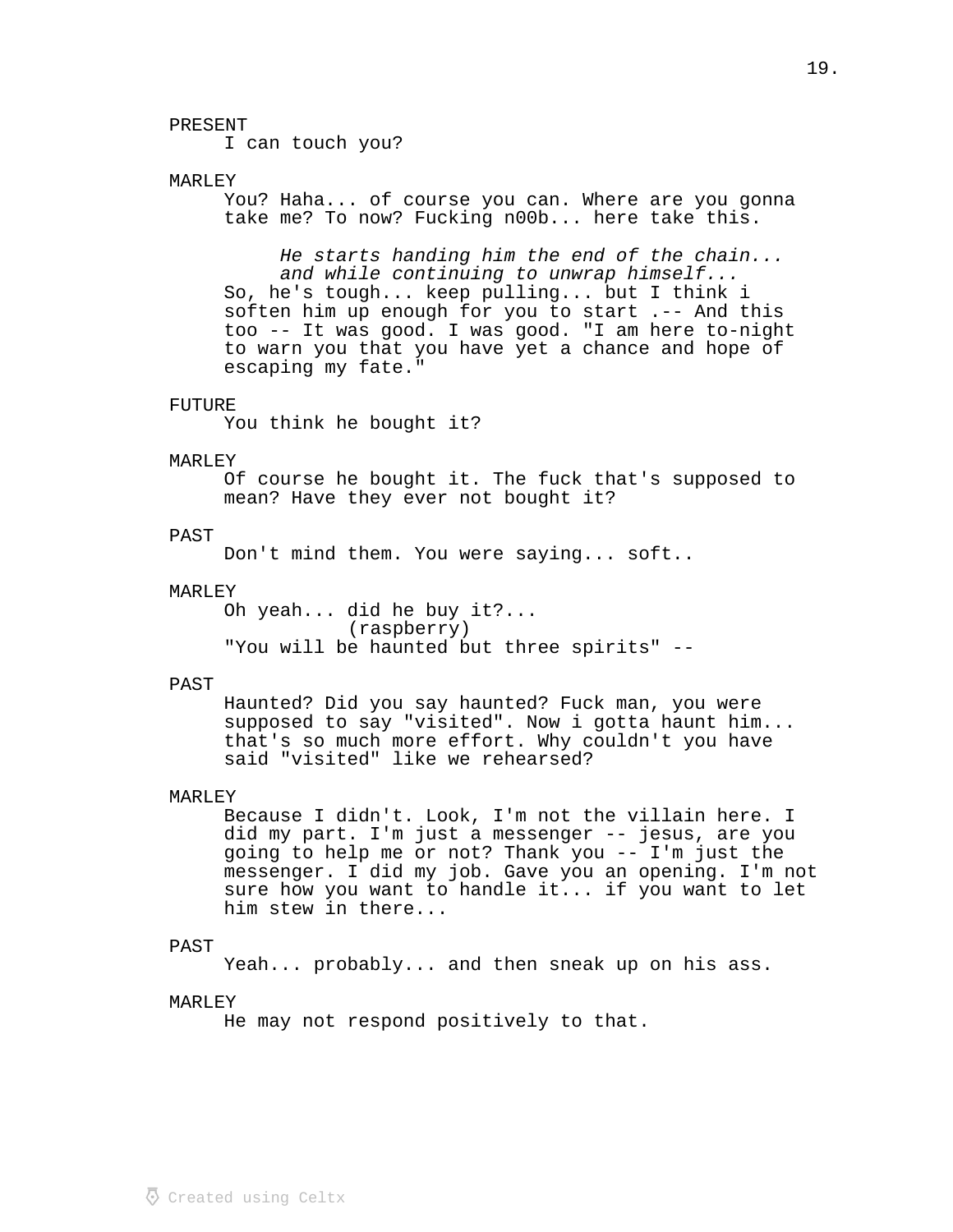# PAST

Whatever

Past makes to open the door

#### MARLEY

Oh, I did a fun thing with time in there. So shit might be weird--

### PAST

That's okay. Apparently, I set'em up and they knock'em down. You can hit anything I set up, right?

### MARLEY

What the fuck is going on? If you all can't handle it... I just don't need this sort of drama right now. A past and future that can't see eye to eye... If you all are not up to... you know what I can just get another crew. We don't need this sort of bullshit.

### FUTURE

We got this.

### MARLEY

Do you under stand how important this one is.

### PAST/PRESENT/FUTURE

Yeeess!

### PAST

We get it.

#### FUTURE

Chill man.

### MARLEY

Well... then let's go. And, Fuck your chill. Do you know how long I was carrying that?

#### PRESENT

It's heavy.

### MARLEY

Damn right it is.

present falls over from the weight

#### MARLEY/FUTURE/PAST

N00b

There's uproarious audience laughter